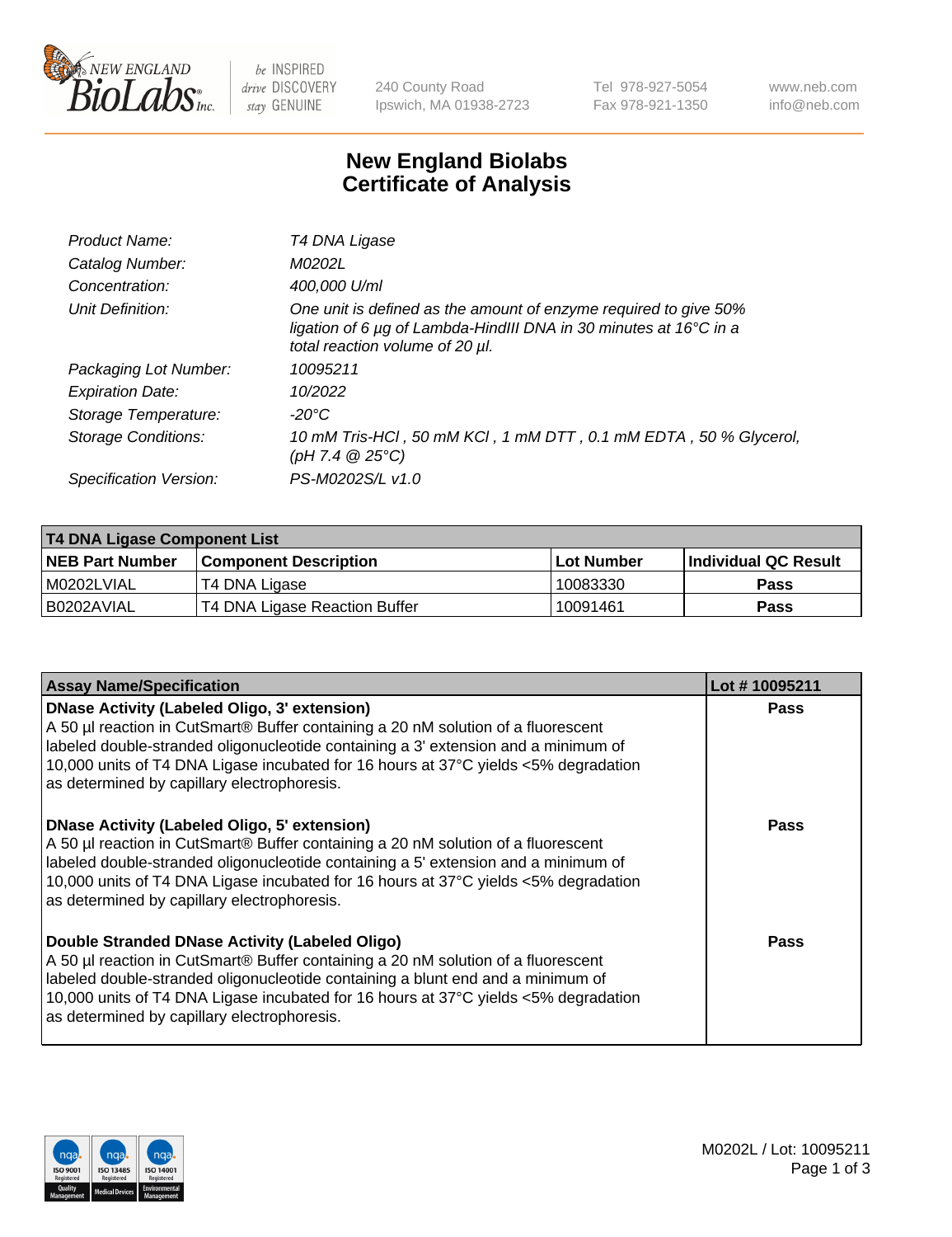

be INSPIRED drive DISCOVERY stay GENUINE

240 County Road Ipswich, MA 01938-2723 Tel 978-927-5054 Fax 978-921-1350

www.neb.com info@neb.com

| <b>Assay Name/Specification</b>                                                                                                                                                                                                                                                                                                                                                                                    | Lot #10095211 |
|--------------------------------------------------------------------------------------------------------------------------------------------------------------------------------------------------------------------------------------------------------------------------------------------------------------------------------------------------------------------------------------------------------------------|---------------|
| <b>Endonuclease Activity (Nicking)</b><br>A 50 µl reaction in NEBuffer 1 containing 1 µg of supercoiled PhiX174 DNA and a<br>minimum of 2000 units of T4 DNA Ligase incubated for 4 hours at 37°C results in <10%<br>conversion to the nicked form as determined by agarose gel electrophoresis.                                                                                                                   | <b>Pass</b>   |
| <b>Exonuclease Activity (Radioactivity Release)</b><br>A 50 µl reaction in NEBuffer 1 containing 1 µg of a mixture of single and<br>double-stranded [3H] E. coli DNA and a minimum of 2000 units of T4 DNA Ligase<br>incubated for 4 hours at 37°C releases <0.1% of the total radioactivity.                                                                                                                      | <b>Pass</b>   |
| <b>Ligation and Recutting (Terminal Integrity, Digested DNA)</b><br>A 20 µl reaction in 1X T4 DNA Ligase Reaction Buffer containing 2 µg of Lambda<br>DNA-HindIII Digest and a minimum of 4000 units of T4 DNA Ligase incubated for 16<br>hours at 37°C results in >95% ligation of the DNA fragments as determined by agarose<br>gel electrophoresis. Of these ligated fragments, >95% can be recut with HindIII. | <b>Pass</b>   |
| <b>Non-Specific DNase Activity (16 Hour)</b><br>A 50 µl reaction in NEBuffer 1 containing 1 µg of CIP-treated Lambda-HindIII DNA and<br>a minimum of 2000 units of T4 DNA Ligase incubated for 16 hours at 37°C results in a<br>DNA pattern free of detectable nuclease degradation as determined by agarose gel<br>electrophoresis.                                                                               | <b>Pass</b>   |
| <b>Protein Concentration (A280)</b><br>The concentration of T4 DNA Ligase is 0.4 mg/ml +/- 10% as determined by UV<br>absorption at 280 nm. Protein concentration is determined by the Pace method using<br>the extinction coefficient of 57,675 and molecular weight of 55,292 daltons for T4<br>DNA Ligase (Pace, C.N. et al. (1995) Protein Sci., 4, 2411-2423).                                                | <b>Pass</b>   |
| <b>Protein Purity Assay (SDS-PAGE)</b><br>T4 DNA Ligase is ≥ 95% pure as determined by SDS-PAGE analysis using Coomassie Blue<br>detection.                                                                                                                                                                                                                                                                        | <b>Pass</b>   |
| qPCR DNA Contamination (E. coli Genomic)<br>A minimum of 2000 units of T4 DNA Ligase is screened for the presence of E. coli<br>genomic DNA using SYBR® Green qPCR with primers specific for the E. coli 16S rRNA<br>locus. Results are quantified using a standard curve generated from purified E. coli<br>genomic DNA. The measured level of E. coli genomic DNA contamination is ≤ 1 E. coli<br>genome.        | Pass          |
| <b>RNase Activity (Extended Digestion)</b><br>A 10 µl reaction in NEBuffer 4 containing 40 ng of a 300 base single-stranded RNA<br>and a minimum of 1 µl of T4 DNA Ligase is incubated at 37°C. After incubation for 16<br>hours, >90% of the substrate RNA remains intact as determined by gel electrophoresis                                                                                                    | <b>Pass</b>   |